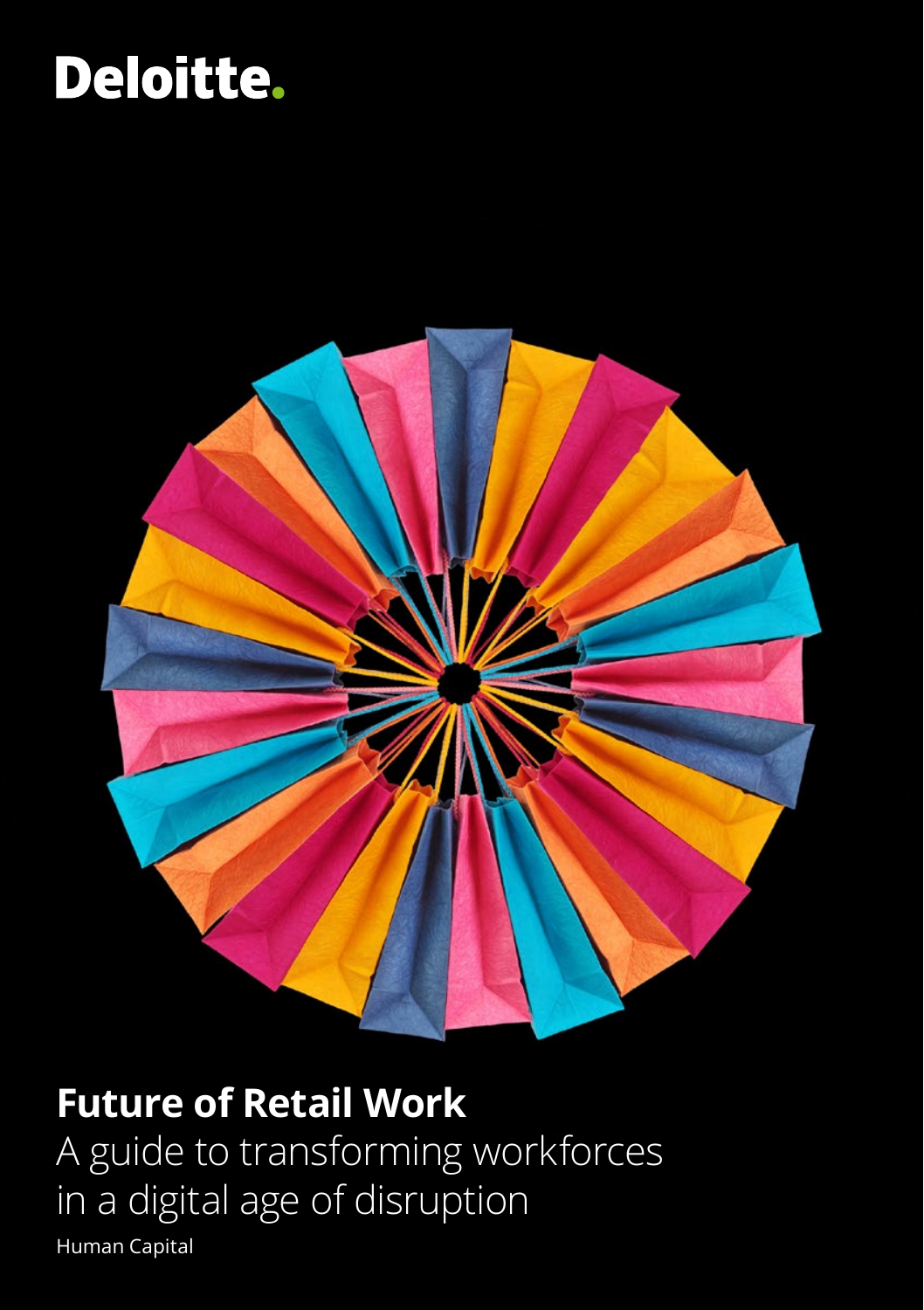# The world of Retail is changing…

Estimates suggest that the next 36 months will determine the winners and losers



02 *of work have changed.It is no longer enough to compartmentalise Retail businesses as about supply chain, merchandising, pricing, logistics and omni-channel experience. Retailers need to rethink the very essence of their organisation to survive in a new world where the rules*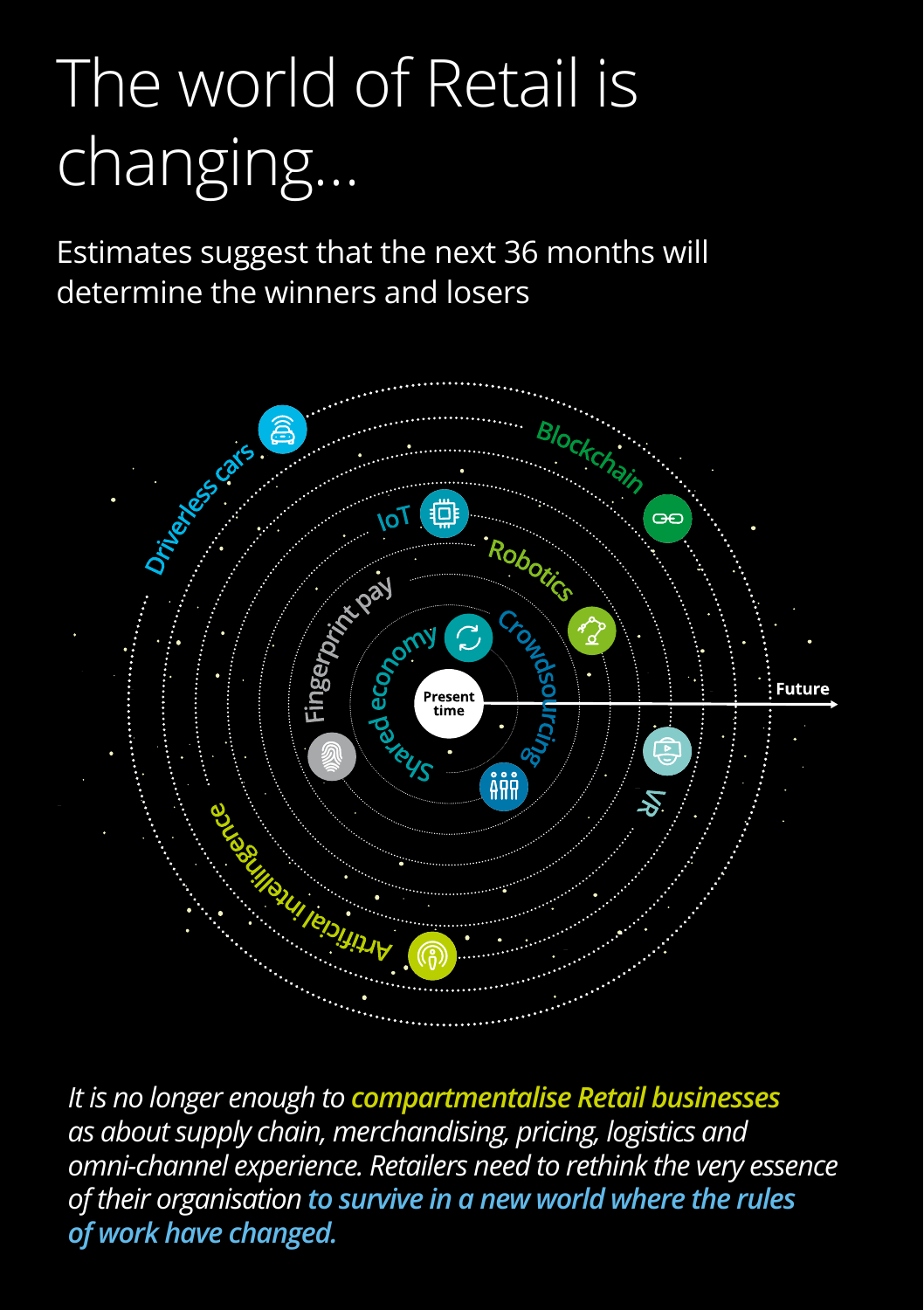# Deloitte Retail trends 2017

All of these trends have far reaching consequences which retailers need to consider for their workforce and organisation



#### **E-commerce – the next big thing and the big shift is yet to come…**

This year could see another tipping point in e-commerce, driven by leading retailers. The growth of online isn't over and is likely to have a greater impact on traditional players as they continue to scale.



#### **Store 4.0 – fulfilment, inspiration & friction free**

The retail store is being re-imagined for the digital consumer, and it will be important for retailers to get the balance right between transaction and fulfilment. We believe the store experience will focus on one of two things: inspiration or convenience.



#### **Conversational commerce**

Voice user interfaces (VUI) provide consumers with a more natural and intuitive way of engaging with digital technology. This combined with the growing popularity of connected devices in the home and car will have a profound impact on how we shop.



#### **Robotics – have their "AI's" on jobs**

Robotic technology has long played a role in retail but in recent years we have seen the number and scope of user cases (moving from the back to the front office) increase dramatically, fuelled by the incorporation of ever more powerful Artificial Intelligence.



#### **Agile at scale – the new norm for retail**

How can retailers really accelerate change in their businesses? While some may have experimented with agile methodologies we think more retailers will implement agile across their business as they try and respond to structural change in the marketplace and improve innovation, responsiveness and the quality of their delivery.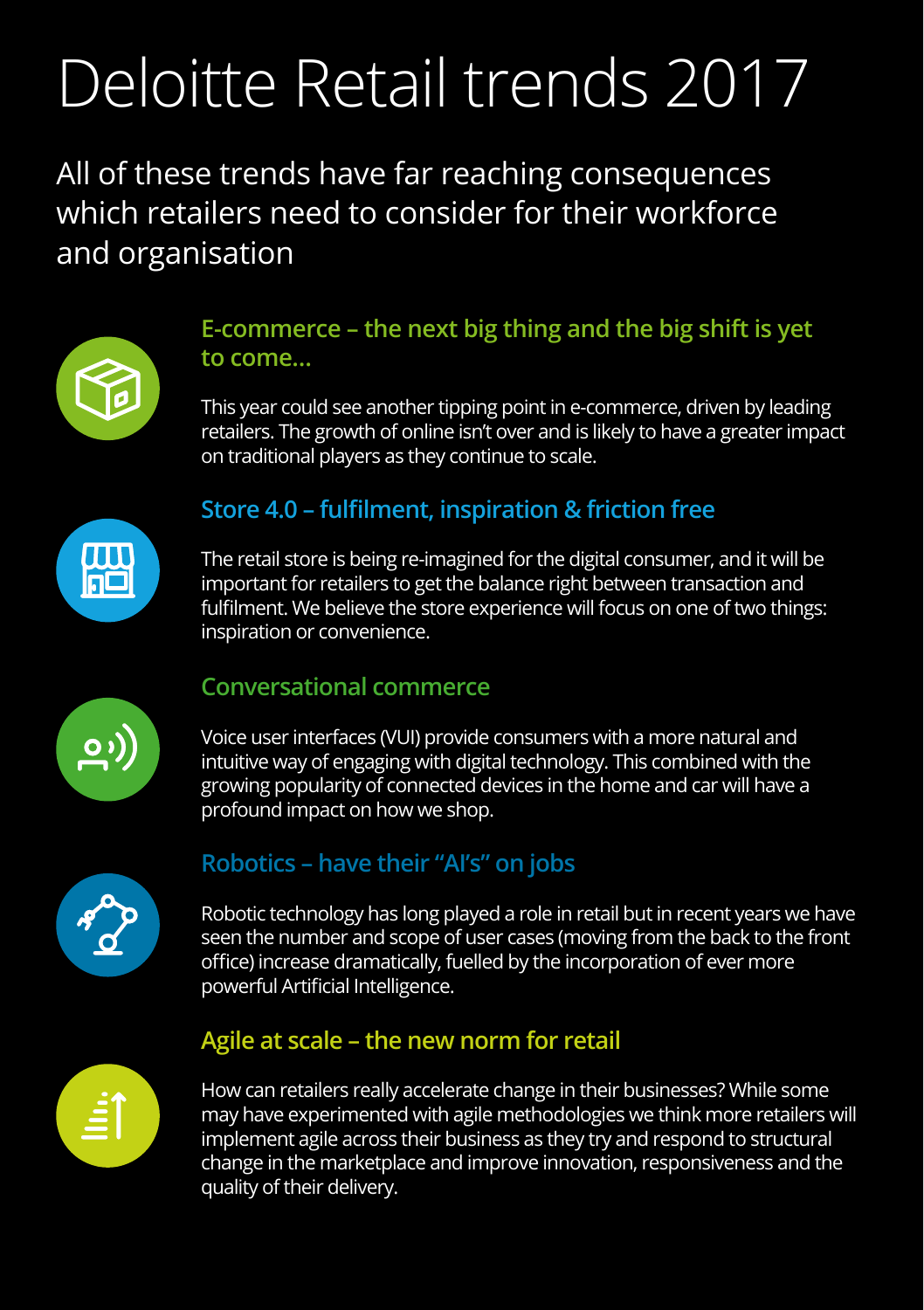# How is the Retail workforce going to change?

Evolving your workforce around Digital disruptors and automation is now more important than ever



**Work & workforce**

How much work and who/what will deliver it?

**Performance & productivity**

How will the workforce drive exponential value to the retailer?



How will the retailer need to be structured **business models**

in a changing and digital world?

organisation within the first 5 years of joining\*\*\*

\*British Retail Consortium February 2016, \*\*Deloitte Publication January 2016, \*\*\* Deloitte Millennial Survey 2017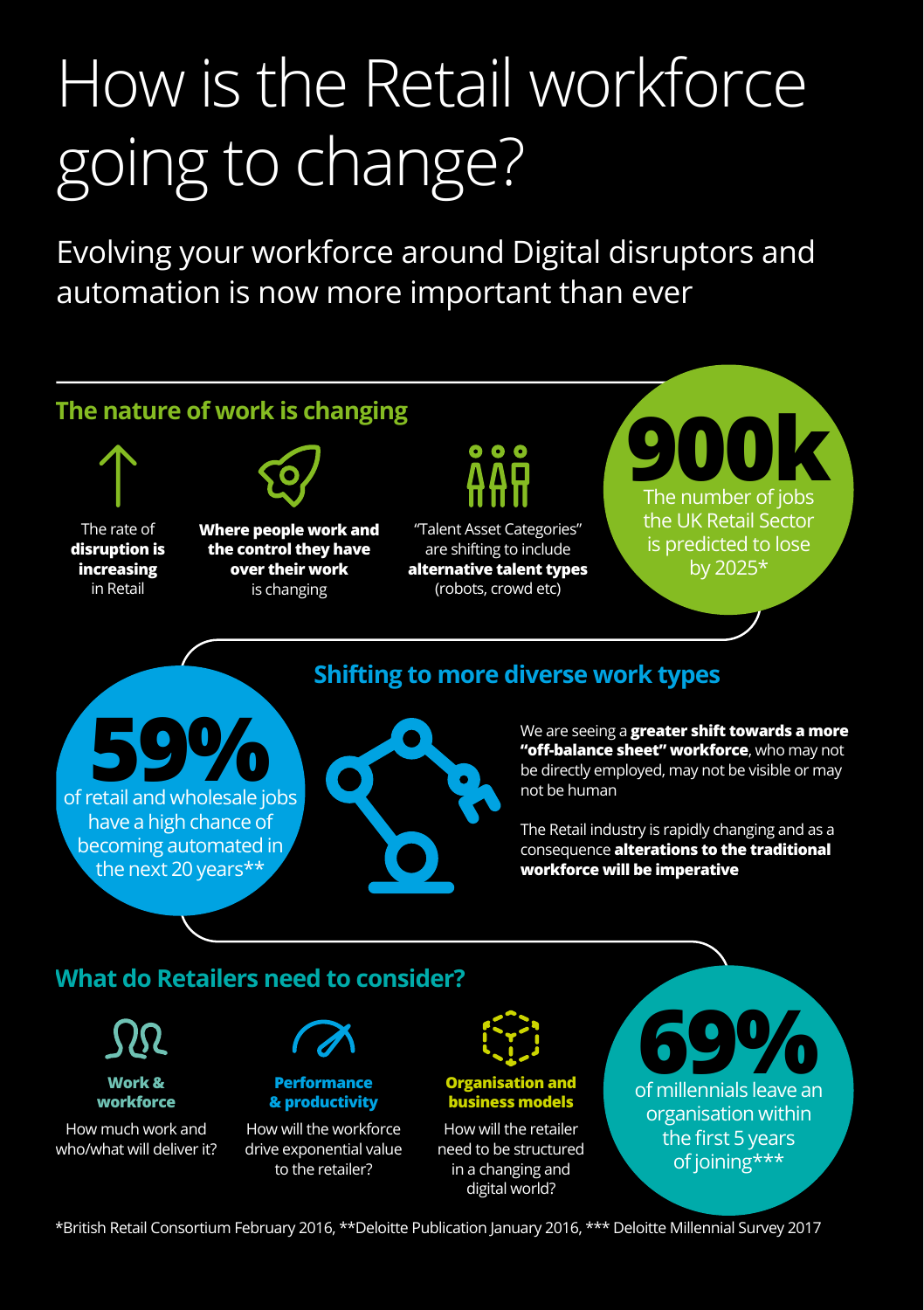### Future of Retail Work lab

A fully scalable, immersive forum which brings together the right people to assess The Future of Retail Work opportunities and challenges for your organisation